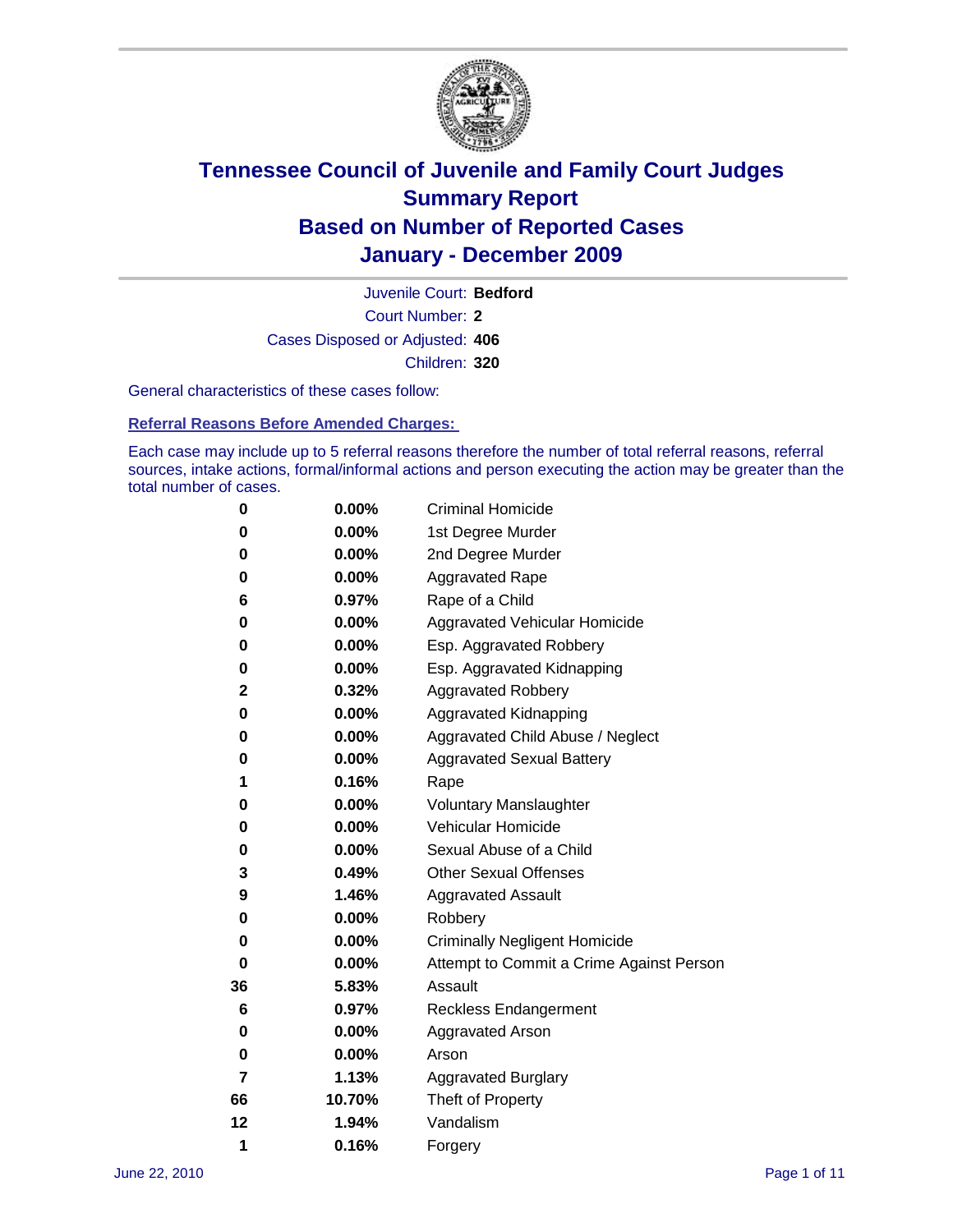

Court Number: **2** Juvenile Court: **Bedford** Cases Disposed or Adjusted: **406** Children: **320**

#### **Referral Reasons Before Amended Charges:**

Each case may include up to 5 referral reasons therefore the number of total referral reasons, referral sources, intake actions, formal/informal actions and person executing the action may be greater than the total number of cases.

| 0  | 0.00%  | <b>Worthless Checks</b>                                     |
|----|--------|-------------------------------------------------------------|
| 1  | 0.16%  | Illegal Possession / Fraudulent Use of Credit / Debit Cards |
| 6  | 0.97%  | <b>Burglary</b>                                             |
| 4  | 0.65%  | Unauthorized Use of a Vehicle                               |
| 0  | 0.00%  | <b>Cruelty to Animals</b>                                   |
| 1  | 0.16%  | Sale of Controlled Substances                               |
| 23 | 3.73%  | <b>Other Drug Offenses</b>                                  |
| 11 | 1.78%  | Possession of Controlled Substances                         |
| 0  | 0.00%  | <b>Criminal Attempt</b>                                     |
| 4  | 0.65%  | Carrying Weapons on School Property                         |
| 1  | 0.16%  | Unlawful Carrying / Possession of a Weapon                  |
| 3  | 0.49%  | <b>Evading Arrest</b>                                       |
| 0  | 0.00%  | Escape                                                      |
| 2  | 0.32%  | Driving Under Influence (DUI)                               |
| 16 | 2.59%  | Possession / Consumption of Alcohol                         |
| 6  | 0.97%  | Resisting Stop, Frisk, Halt, Arrest or Search               |
| 0  | 0.00%  | <b>Aggravated Criminal Trespass</b>                         |
| 3  | 0.49%  | Harassment                                                  |
| 0  | 0.00%  | Failure to Appear                                           |
| 2  | 0.32%  | Filing a False Police Report                                |
| 0  | 0.00%  | Criminal Impersonation                                      |
| 44 | 7.13%  | <b>Disorderly Conduct</b>                                   |
| 6  | 0.97%  | <b>Criminal Trespass</b>                                    |
| 1  | 0.16%  | <b>Public Intoxication</b>                                  |
| 0  | 0.00%  | Gambling                                                    |
| 69 | 11.18% | <b>Traffic</b>                                              |
| 0  | 0.00%  | <b>Local Ordinances</b>                                     |
| 0  | 0.00%  | Violation of Wildlife Regulations                           |
| 0  | 0.00%  | Contempt of Court                                           |
| 66 | 10.70% | Violation of Probation                                      |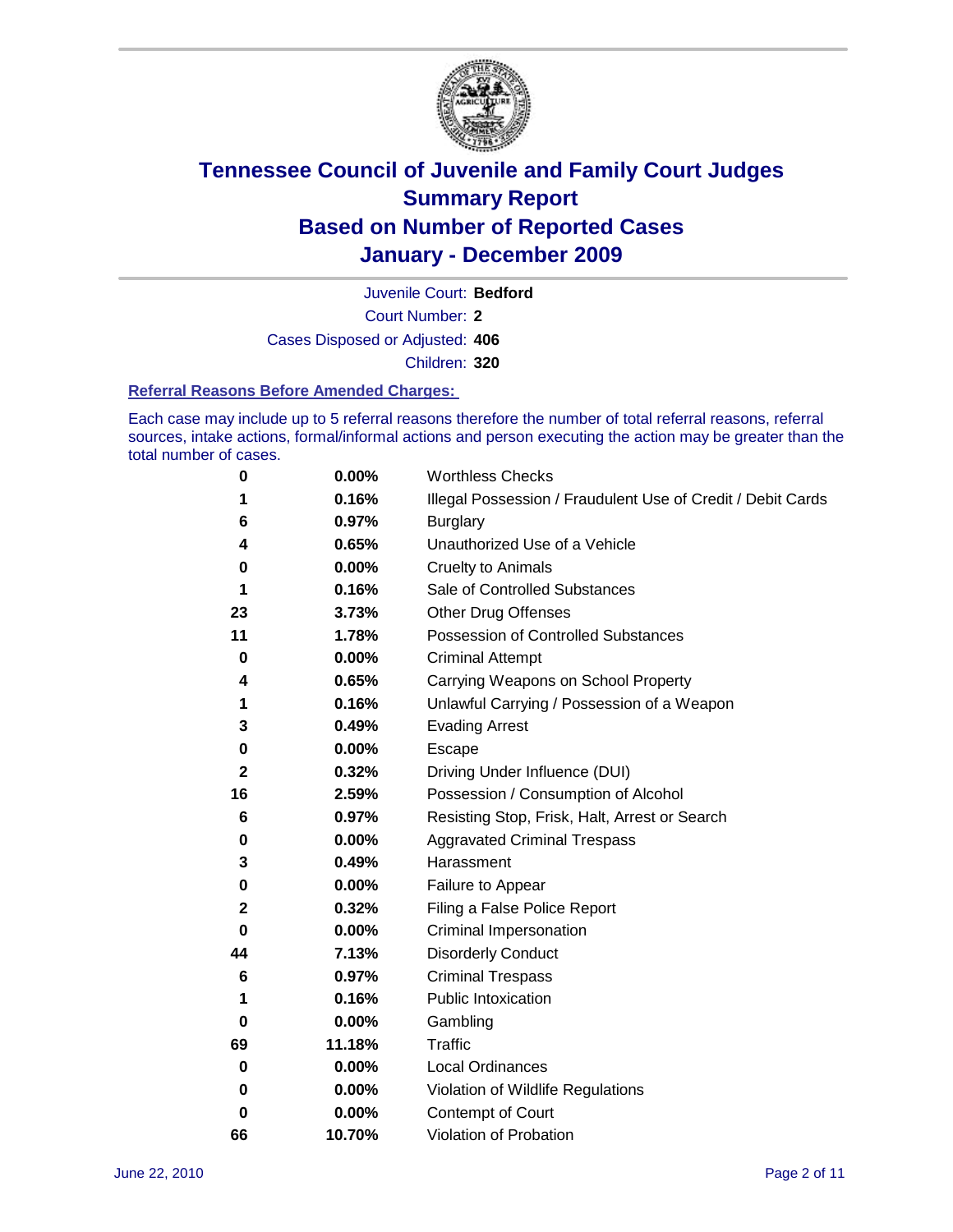

Court Number: **2** Juvenile Court: **Bedford** Cases Disposed or Adjusted: **406** Children: **320**

#### **Referral Reasons Before Amended Charges:**

Each case may include up to 5 referral reasons therefore the number of total referral reasons, referral sources, intake actions, formal/informal actions and person executing the action may be greater than the total number of cases.

| 4   | 0.65%    | Violation of Aftercare                 |
|-----|----------|----------------------------------------|
| 90  | 14.59%   | <b>Unruly Behavior</b>                 |
| 39  | 6.32%    | Truancy                                |
| 16  | 2.59%    | In-State Runaway                       |
| 3   | 0.49%    | Out-of-State Runaway                   |
| 5   | 0.81%    | Possession of Tobacco Products         |
| 16  | 2.59%    | Violation of a Valid Court Order       |
| 7   | 1.13%    | <b>Violation of Curfew</b>             |
| 0   | $0.00\%$ | Sexually Abused Child                  |
| 0   | 0.00%    | <b>Physically Abused Child</b>         |
| 0   | 0.00%    | Dependency / Neglect                   |
| 0   | $0.00\%$ | <b>Termination of Parental Rights</b>  |
| 0   | $0.00\%$ | <b>Violation of Pretrial Diversion</b> |
| 0   | 0.00%    | Violation of Informal Adjustment       |
| 0   | 0.00%    | <b>Judicial Review</b>                 |
| 0   | $0.00\%$ | <b>Administrative Review</b>           |
| 0   | $0.00\%$ | <b>Foster Care Review</b>              |
| 0   | 0.00%    | Custody                                |
| 0   | 0.00%    | Visitation                             |
| 0   | $0.00\%$ | Paternity / Legitimation               |
| 0   | $0.00\%$ | <b>Child Support</b>                   |
| 0   | $0.00\%$ | <b>Request for Medical Treatment</b>   |
| 0   | 0.00%    | <b>Consent to Marry</b>                |
| 19  | 3.08%    | Other                                  |
| 617 | 100.00%  | <b>Total Referrals</b>                 |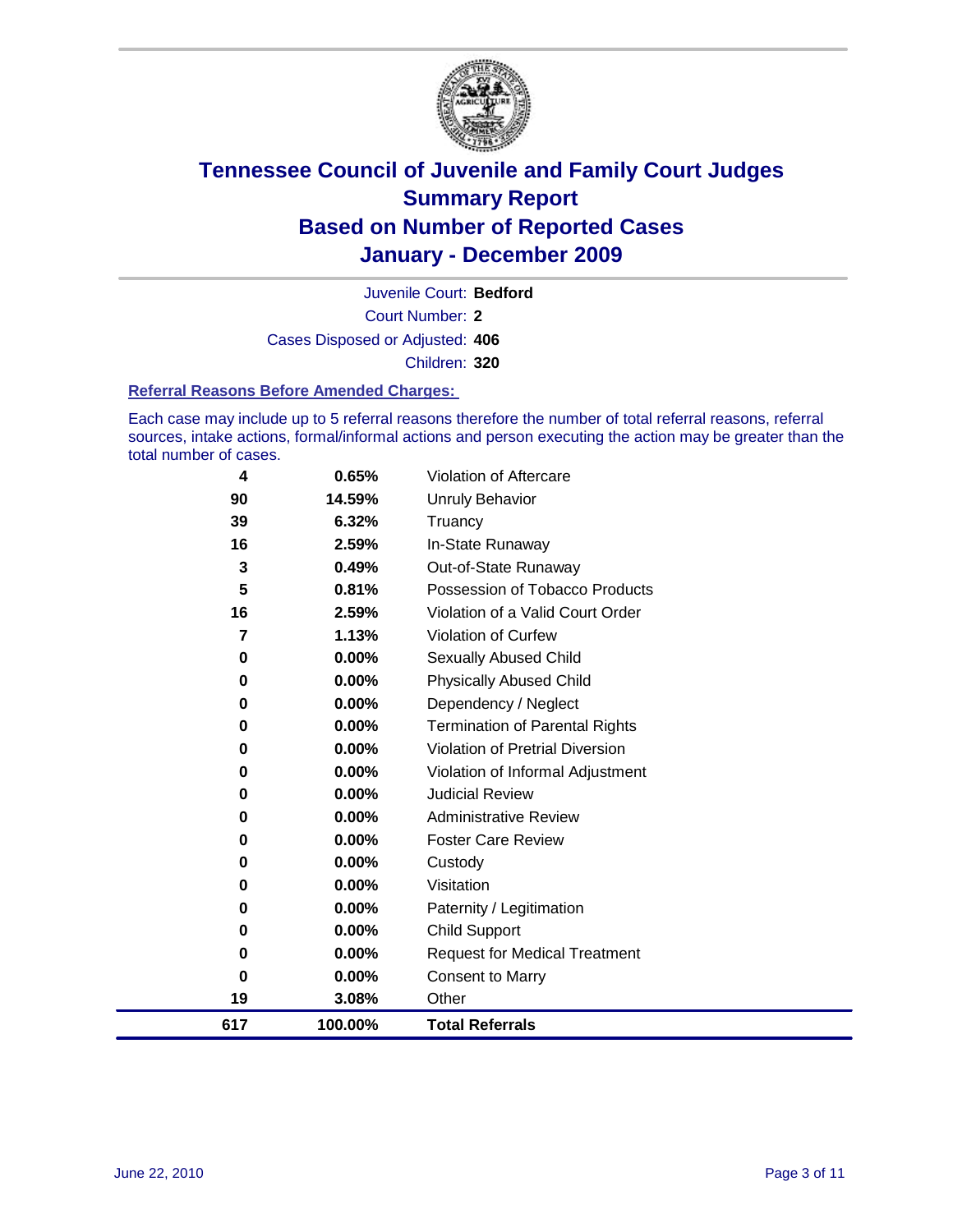

|                            |                                 | Juvenile Court: Bedford           |  |
|----------------------------|---------------------------------|-----------------------------------|--|
|                            |                                 | <b>Court Number: 2</b>            |  |
|                            | Cases Disposed or Adjusted: 406 |                                   |  |
|                            |                                 | Children: 320                     |  |
| <b>Referral Sources: 1</b> |                                 |                                   |  |
| 387                        | 62.72%                          | <b>Law Enforcement</b>            |  |
| 82                         | 13.29%                          | Parents                           |  |
| 5                          | 0.81%                           | <b>Relatives</b>                  |  |
| 0                          | 0.00%                           | Self                              |  |
| 43                         | 6.97%                           | School                            |  |
| 0                          | $0.00\%$                        | <b>CSA</b>                        |  |
| 24                         | 3.89%                           | <b>DCS</b>                        |  |
| 0                          | 0.00%                           | <b>Other State Department</b>     |  |
| 0                          | 0.00%                           | <b>District Attorney's Office</b> |  |
| 53                         | 8.59%                           | <b>Court Staff</b>                |  |
| 0                          | 0.00%                           | Social Agency                     |  |
| 3                          | 0.49%                           | <b>Other Court</b>                |  |
| 20                         | 3.24%                           | Victim                            |  |
| 0                          | $0.00\%$                        | Child & Parent                    |  |
| 0                          | $0.00\%$                        | Hospital                          |  |
| 0                          | 0.00%                           | Unknown                           |  |
| 0                          | 0.00%                           | Other                             |  |

### **Age of Child at Referral: 2**

| 320 | 100.00% | <b>Total Child Count</b> |  |
|-----|---------|--------------------------|--|
| 0   | 0.00%   | <b>Unknown</b>           |  |
| 0   | 0.00%   | Ages 19 and Over         |  |
| 79  | 24.69%  | Ages 17 through 18       |  |
| 126 | 39.38%  | Ages 15 through 16       |  |
| 78  | 24.38%  | Ages 13 through 14       |  |
| 29  | 9.06%   | Ages 11 through 12       |  |
| 8   | 2.50%   | Ages 10 and Under        |  |
|     |         |                          |  |

<sup>1</sup> If different than number of Referral Reasons (617), verify accuracy of your court's data.

**100.00% Total Referral Sources**

<sup>2</sup> One child could be counted in multiple categories, verify accuracy of your court's data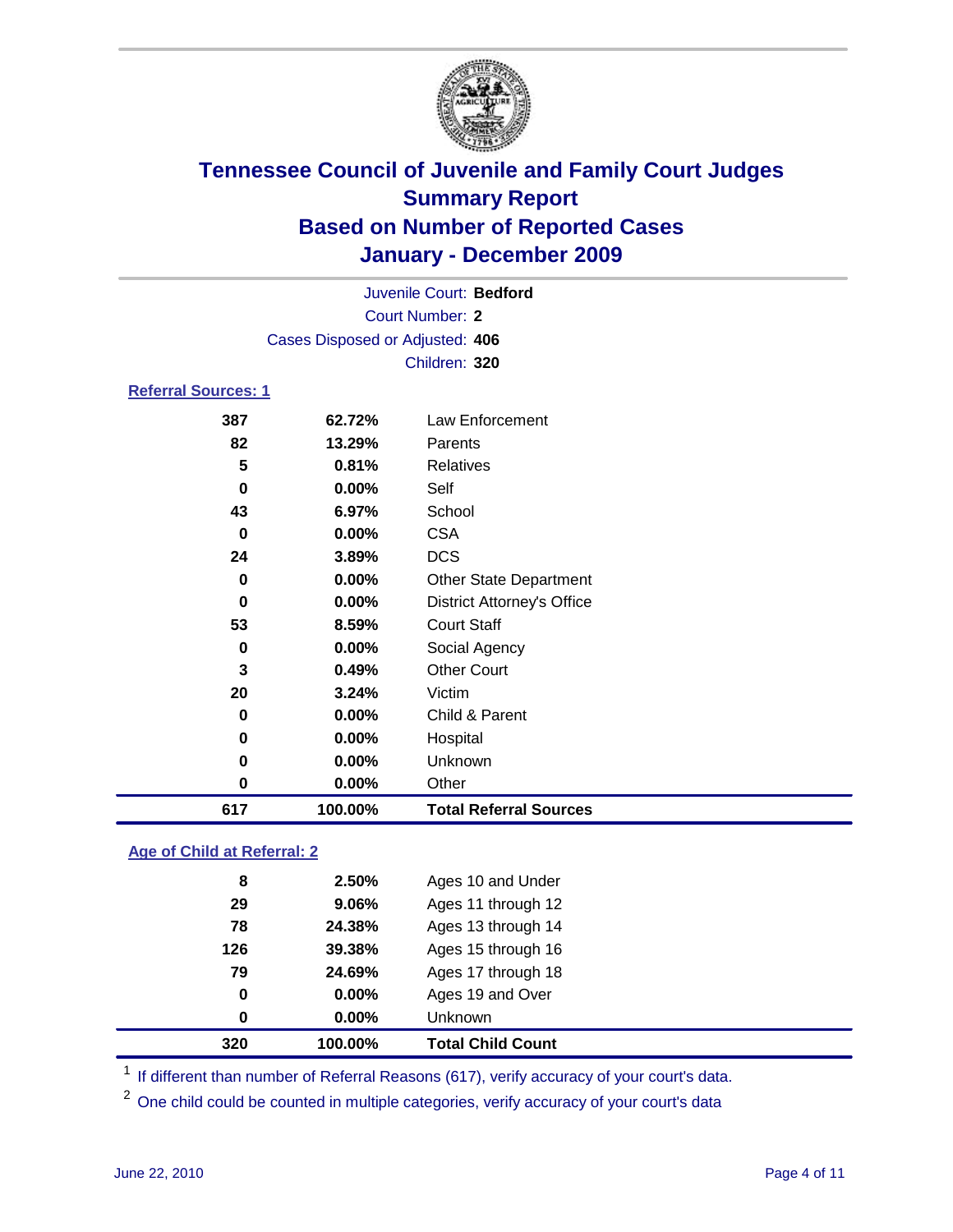

| Juvenile Court: Bedford                 |                                 |                          |  |  |
|-----------------------------------------|---------------------------------|--------------------------|--|--|
| <b>Court Number: 2</b>                  |                                 |                          |  |  |
|                                         | Cases Disposed or Adjusted: 406 |                          |  |  |
|                                         |                                 | Children: 320            |  |  |
| Sex of Child: 1                         |                                 |                          |  |  |
| 194                                     | 60.63%                          | Male                     |  |  |
| 126                                     | 39.38%                          | Female                   |  |  |
| $\bf{0}$                                | 0.00%                           | Unknown                  |  |  |
| 320                                     | 100.00%                         | <b>Total Child Count</b> |  |  |
| Race of Child: 1                        |                                 |                          |  |  |
| 254                                     | 79.38%                          | White                    |  |  |
| 51                                      | 15.94%                          | African American         |  |  |
| $\mathbf 0$                             | 0.00%                           | Native American          |  |  |
| 1                                       | 0.31%                           | Asian                    |  |  |
| 1                                       | 0.31%                           | Mixed                    |  |  |
| 13                                      | 4.06%                           | Unknown                  |  |  |
| 320                                     | 100.00%                         | <b>Total Child Count</b> |  |  |
| <b>Hispanic Origin: 1</b>               |                                 |                          |  |  |
| 45                                      | 14.06%                          | Yes                      |  |  |
| 275                                     | 85.94%                          | <b>No</b>                |  |  |
| $\mathbf 0$                             | 0.00%                           | Unknown                  |  |  |
| 320                                     | 100.00%                         | <b>Total Child Count</b> |  |  |
| <b>School Enrollment of Children: 1</b> |                                 |                          |  |  |
| 299                                     | 93.44%                          | Yes                      |  |  |
| 20                                      | 6.25%                           | No                       |  |  |
| 1                                       | 0.31%                           | Unknown                  |  |  |
| 320                                     | 100.00%                         | <b>Total Child Count</b> |  |  |

One child could be counted in multiple categories, verify accuracy of your court's data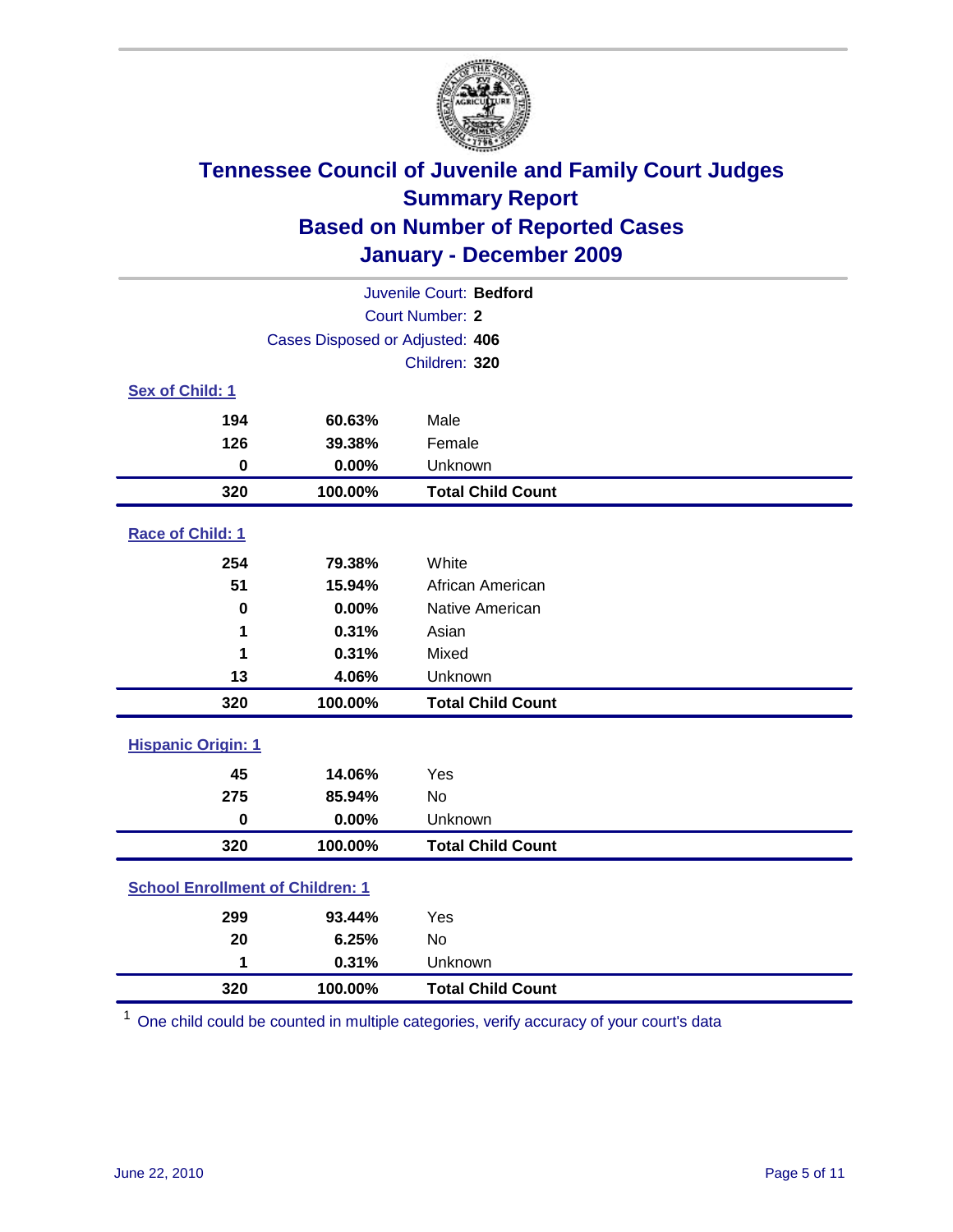

Court Number: **2** Juvenile Court: **Bedford** Cases Disposed or Adjusted: **406** Children: **320**

### **Living Arrangement of Child at Time of Referral: 1**

| 320 | 100.00%  | <b>Total Child Count</b>     |
|-----|----------|------------------------------|
| 0   | 0.00%    | Other                        |
| 0   | $0.00\%$ | Unknown                      |
| 0   | $0.00\%$ | Independent                  |
| 0   | 0.00%    | In an Institution            |
| 0   | $0.00\%$ | In a Residential Center      |
| 0   | 0.00%    | In a Group Home              |
| 7   | 2.19%    | With Foster Family           |
| 0   | 0.00%    | <b>With Adoptive Parents</b> |
| 28  | 8.75%    | <b>With Relatives</b>        |
| 16  | 5.00%    | With Father                  |
| 137 | 42.81%   | With Mother                  |
| 31  | 9.69%    | With Mother and Stepfather   |
| 22  | 6.88%    | With Father and Stepmother   |
| 79  | 24.69%   | With Both Biological Parents |
|     |          |                              |

#### **Type of Detention: 2**

| 406 | 100.00%  | <b>Total Detention Count</b> |  |
|-----|----------|------------------------------|--|
| 0   | $0.00\%$ | Other                        |  |
| 255 | 62.81%   | Does Not Apply               |  |
| 0   | $0.00\%$ | <b>Unknown</b>               |  |
| 0   | $0.00\%$ | Psychiatric Hospital         |  |
| 0   | 0.00%    | Jail - No Separation         |  |
| 0   | $0.00\%$ | Jail - Partial Separation    |  |
| 0   | 0.00%    | Jail - Complete Separation   |  |
| 150 | 36.95%   | Juvenile Detention Facility  |  |
| 1   | 0.25%    | Non-Secure Placement         |  |
|     |          |                              |  |

<sup>1</sup> One child could be counted in multiple categories, verify accuracy of your court's data

<sup>2</sup> If different than number of Cases (406) verify accuracy of your court's data.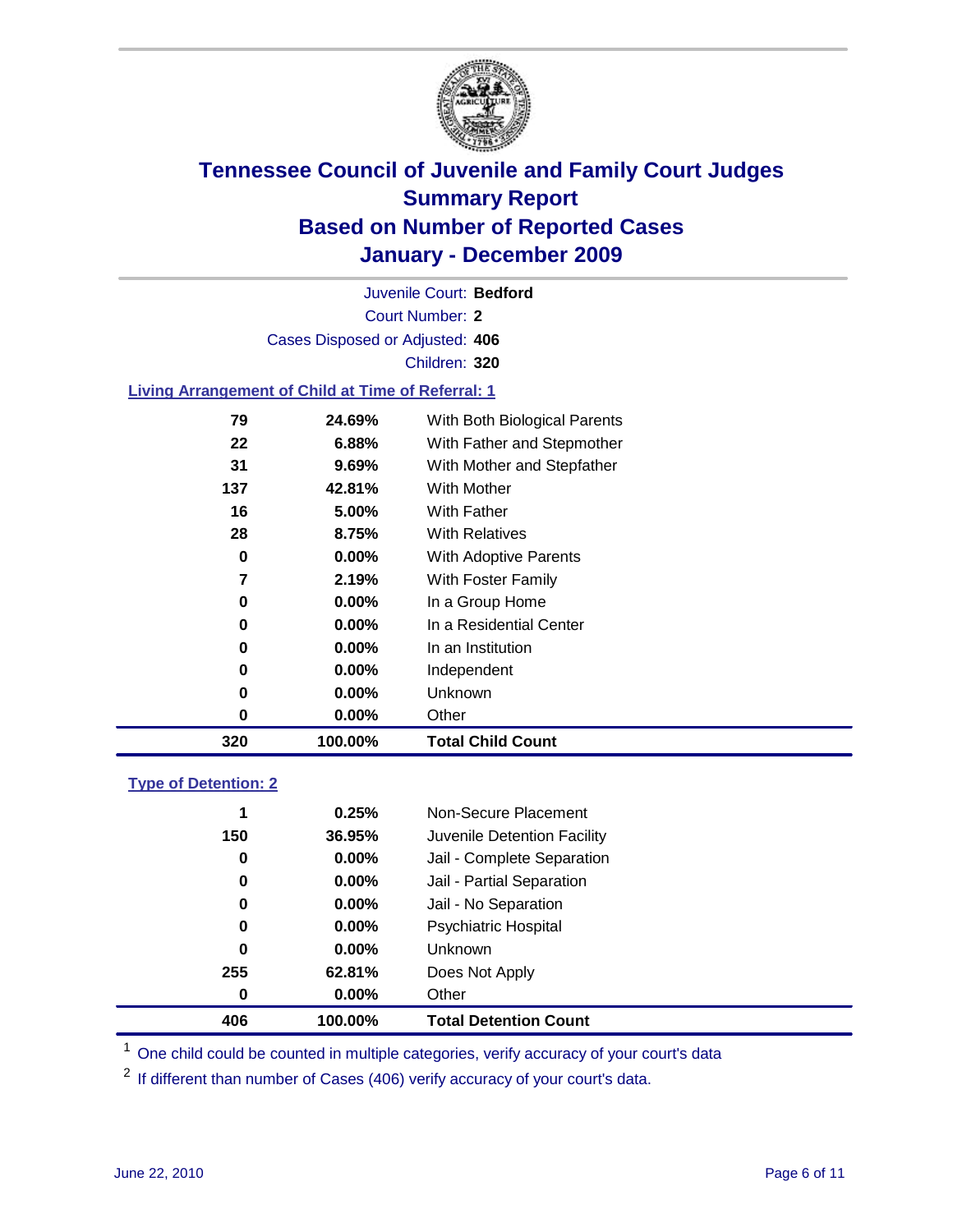

|                                                    | Juvenile Court: Bedford         |                                      |  |  |
|----------------------------------------------------|---------------------------------|--------------------------------------|--|--|
|                                                    | <b>Court Number: 2</b>          |                                      |  |  |
|                                                    | Cases Disposed or Adjusted: 406 |                                      |  |  |
|                                                    |                                 | Children: 320                        |  |  |
| <b>Placement After Secure Detention Hearing: 1</b> |                                 |                                      |  |  |
| 40                                                 | 9.85%                           | Returned to Prior Living Arrangement |  |  |
| 96                                                 | 23.65%                          | Juvenile Detention Facility          |  |  |
| 0                                                  | 0.00%                           | Jail                                 |  |  |
| $\mathbf{2}$                                       | 0.49%                           | Shelter / Group Home                 |  |  |
| 1                                                  | 0.25%                           | <b>Foster Family Home</b>            |  |  |
| $\bf{0}$                                           | 0.00%                           | <b>Psychiatric Hospital</b>          |  |  |
| 0                                                  | 0.00%                           | Unknown                              |  |  |
| 267                                                | 65.76%                          | Does Not Apply                       |  |  |
| 0                                                  | 0.00%                           | Other                                |  |  |
| 406                                                | 100.00%                         | <b>Total Placement Count</b>         |  |  |
|                                                    |                                 |                                      |  |  |
|                                                    |                                 |                                      |  |  |
| <b>Intake Actions: 2</b><br>563                    | 91.25%                          | <b>Petition Filed</b>                |  |  |
| $\bf{0}$                                           | 0.00%                           | <b>Motion Filed</b>                  |  |  |
| 49                                                 | 7.94%                           | <b>Citation Processed</b>            |  |  |
| 0                                                  | 0.00%                           | Notification of Paternity Processed  |  |  |
| 0                                                  | 0.00%                           | Scheduling of Judicial Review        |  |  |
| 5                                                  | 0.81%                           | Scheduling of Administrative Review  |  |  |
| 0                                                  | 0.00%                           | Scheduling of Foster Care Review     |  |  |
| $\bf{0}$                                           | 0.00%                           | Unknown                              |  |  |
| 0                                                  | 0.00%                           | Does Not Apply                       |  |  |
| $\pmb{0}$                                          | 0.00%                           | Other                                |  |  |

<sup>1</sup> If different than number of Cases (406) verify accuracy of your court's data.

<sup>2</sup> If different than number of Referral Reasons (617), verify accuracy of your court's data.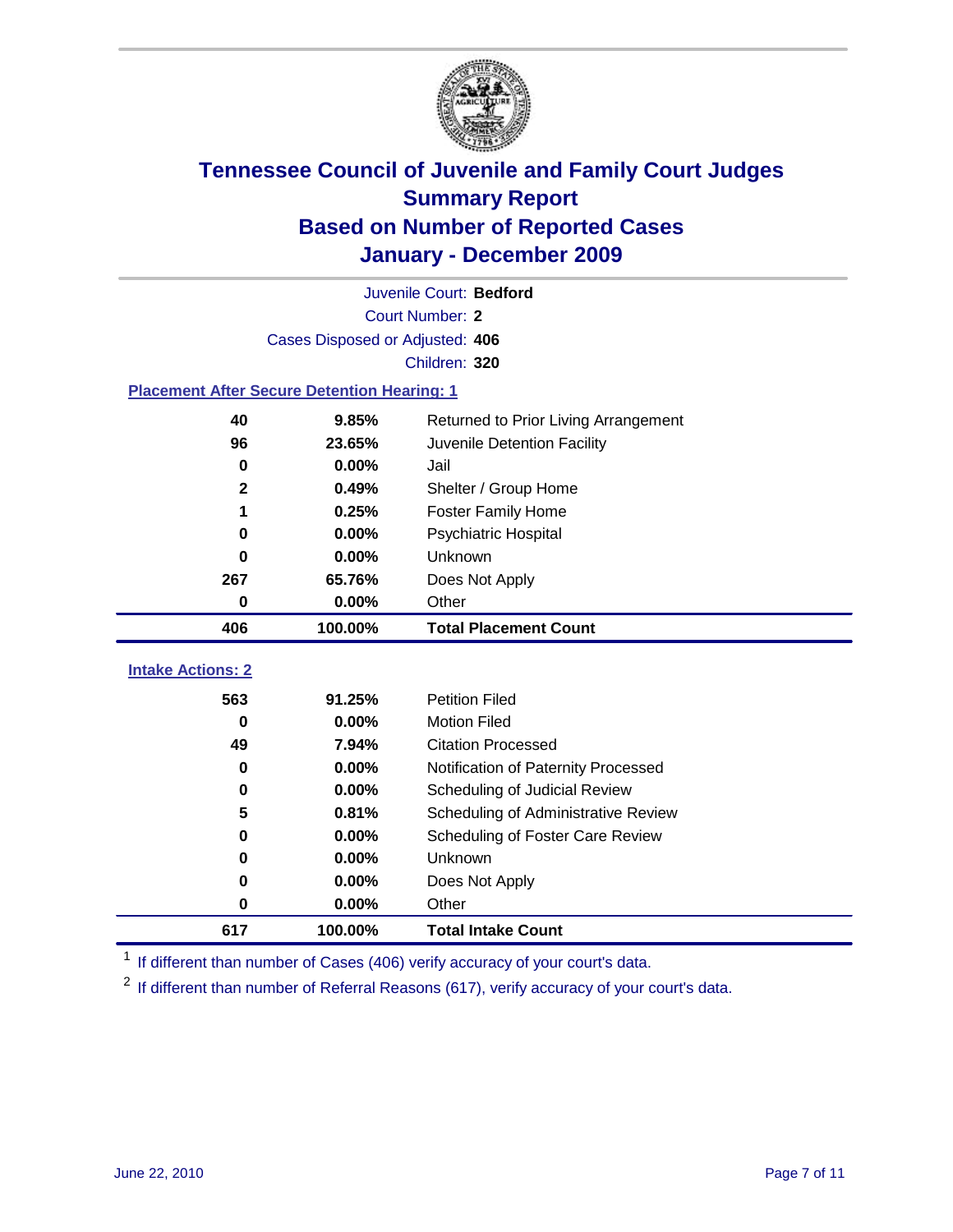

Court Number: **2** Juvenile Court: **Bedford** Cases Disposed or Adjusted: **406** Children: **320**

#### **Last Grade Completed by Child: 1**

| 320           | 100.00%        | <b>Total Child Count</b>          |  |
|---------------|----------------|-----------------------------------|--|
| $\bf{0}$      | 0.00%          | Other                             |  |
| 0             | 0.00%          | Unknown                           |  |
| 0             | 0.00%          | <b>Never Attended School</b>      |  |
| 0             | 0.00%          | Graduated                         |  |
| $\mathbf{2}$  | 0.63%          | <b>GED</b>                        |  |
| 0             | 0.00%          | Non-Graded Special Ed             |  |
| 10            | 3.13%          | 12th Grade                        |  |
| 52            | 16.25%         | 11th Grade                        |  |
| 56            | 17.50%         | 10th Grade                        |  |
| 65            | 20.31%         | 9th Grade                         |  |
| 48            | 15.00%         | 8th Grade                         |  |
| 32            | 10.00%         | 7th Grade                         |  |
| 30            | 9.38%          | 6th Grade                         |  |
| 13            | 4.06%          | 5th Grade                         |  |
| 4             | 1.25%          | 4th Grade                         |  |
| 4             | 1.25%          | 3rd Grade                         |  |
| 3             | 0.94%          | 2nd Grade                         |  |
| 1             | 0.31%          | 1st Grade                         |  |
| 0             | 0.00%          | Kindergarten                      |  |
| $\bf{0}$<br>0 | 0.00%<br>0.00% | Too Young for School<br>Preschool |  |

### **Enrolled in Special Education: 1**

| 320 | 100.00%  | <b>Total Child Count</b> |
|-----|----------|--------------------------|
| 0   | $0.00\%$ | <b>Unknown</b>           |
| 319 | 99.69%   | No                       |
|     | 0.31%    | Yes                      |
|     |          |                          |

One child could be counted in multiple categories, verify accuracy of your court's data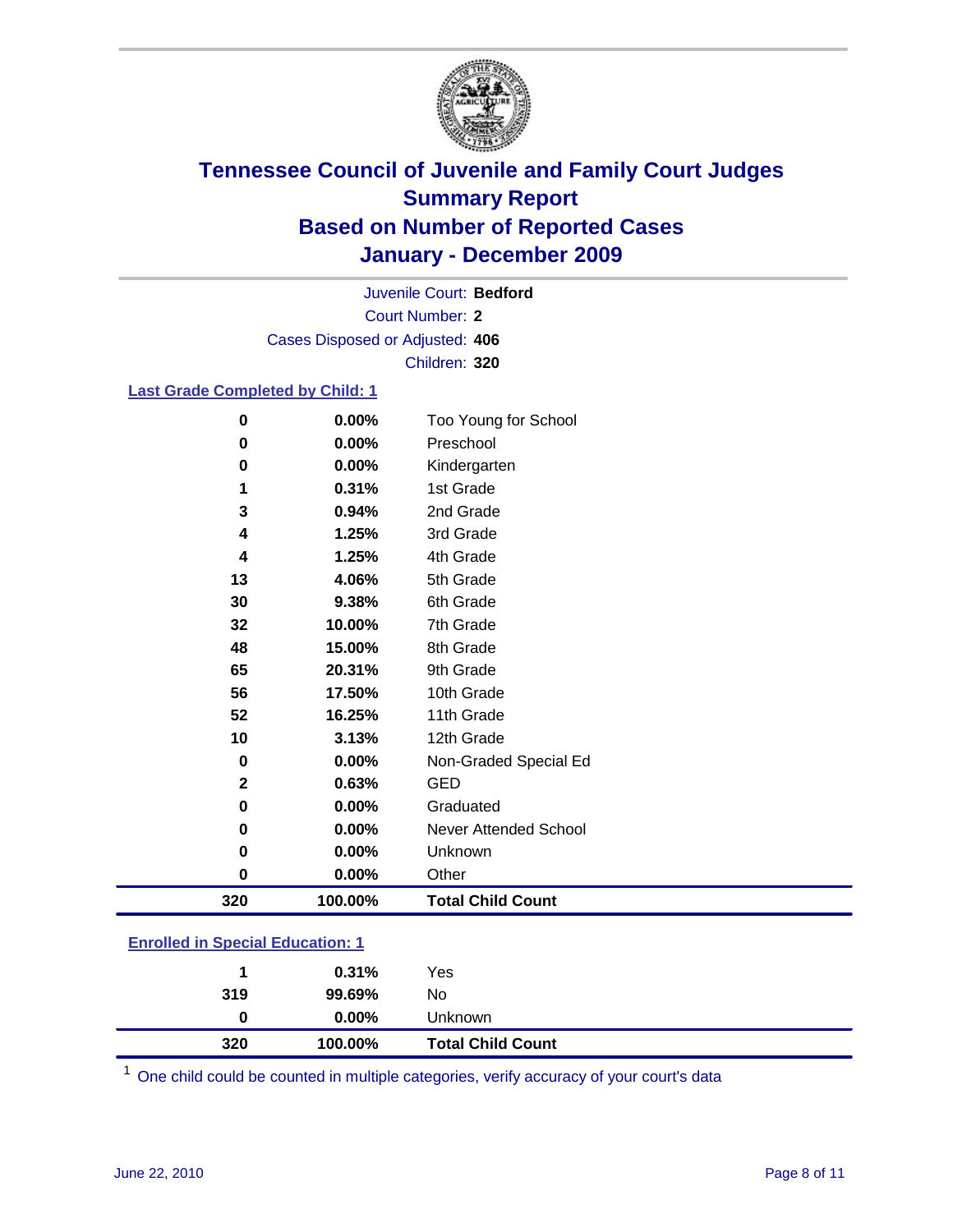

|                              | Juvenile Court: Bedford         |                           |  |  |
|------------------------------|---------------------------------|---------------------------|--|--|
|                              | Court Number: 2                 |                           |  |  |
|                              | Cases Disposed or Adjusted: 406 |                           |  |  |
|                              | Children: 320                   |                           |  |  |
| <b>Action Executed By: 1</b> |                                 |                           |  |  |
| 611                          | 99.03%                          | Judge                     |  |  |
| 0                            | $0.00\%$                        | Referee                   |  |  |
| 4                            | 0.65%                           | <b>YSO</b>                |  |  |
| $\mathbf{2}$                 | 0.32%                           | Other                     |  |  |
| 0                            | $0.00\%$                        | Unknown                   |  |  |
| 617                          | 100.00%                         | <b>Total Action Count</b> |  |  |

### **Formal / Informal Actions: 1**

| 51  | 8.27%    | Dismissed                                        |
|-----|----------|--------------------------------------------------|
| 82  | 13.29%   | Retired / Nolle Prosequi                         |
| 270 | 43.76%   | <b>Complaint Substantiated Delinquent</b>        |
| 97  | 15.72%   | <b>Complaint Substantiated Status Offender</b>   |
| 0   | $0.00\%$ | <b>Complaint Substantiated Dependent/Neglect</b> |
| 0   | $0.00\%$ | <b>Complaint Substantiated Abused</b>            |
| 0   | $0.00\%$ | <b>Complaint Substantiated Mentally III</b>      |
| 6   | 0.97%    | Informal Adjustment                              |
| 0   | $0.00\%$ | <b>Pretrial Diversion</b>                        |
| 0   | $0.00\%$ | <b>Transfer to Adult Court Hearing</b>           |
| 0   | 0.00%    | Charges Cleared by Transfer to Adult Court       |
| 0   | $0.00\%$ | Special Proceeding                               |
| 0   | $0.00\%$ | <b>Review Concluded</b>                          |
| 111 | 17.99%   | Case Held Open                                   |
| 0   | $0.00\%$ | Other                                            |
| 0   | $0.00\%$ | <b>Unknown</b>                                   |
| 617 | 100.00%  | <b>Total Action Count</b>                        |

<sup>1</sup> If different than number of Referral Reasons (617), verify accuracy of your court's data.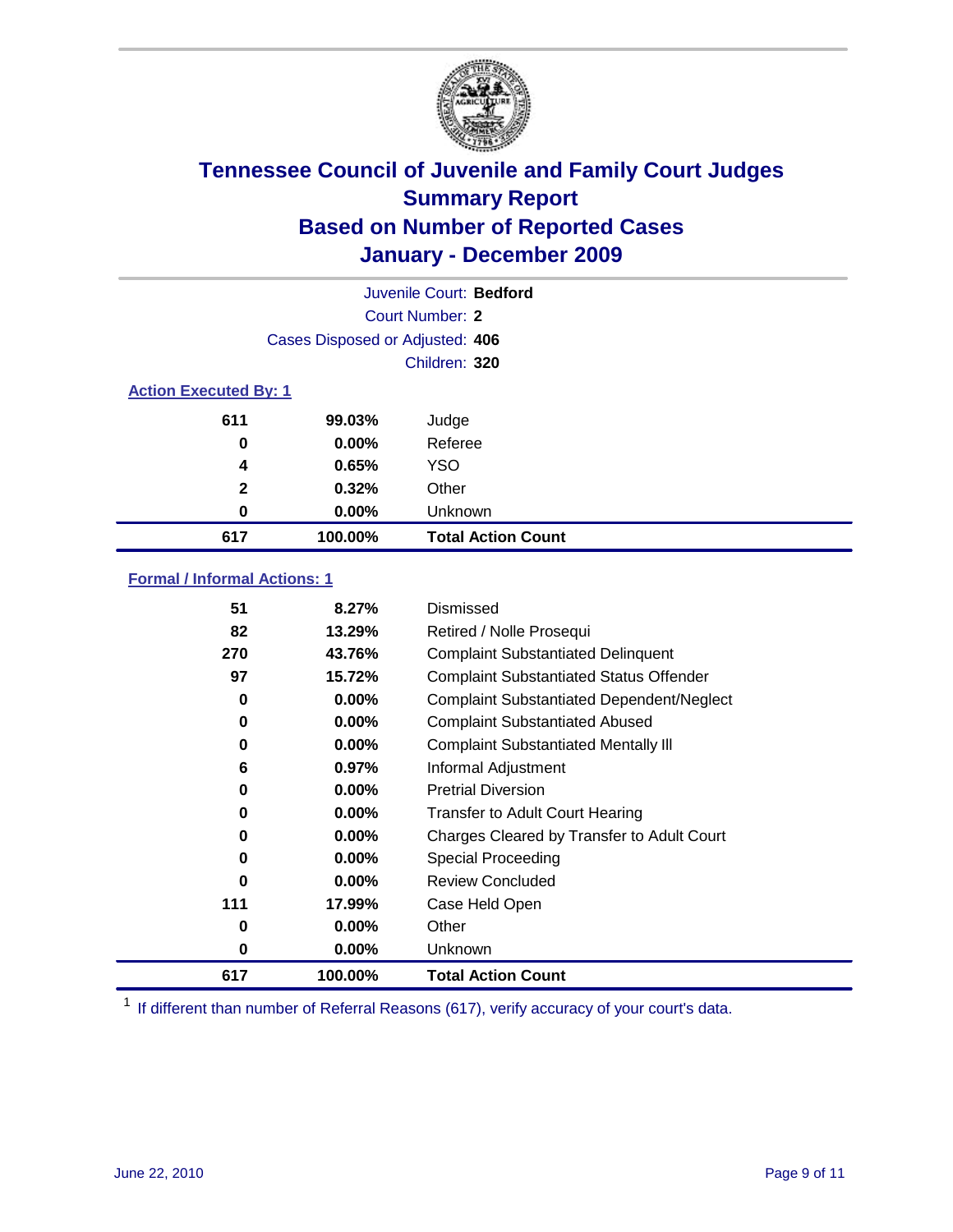

|                       |                                 | Juvenile Court: Bedford                               |
|-----------------------|---------------------------------|-------------------------------------------------------|
|                       |                                 | <b>Court Number: 2</b>                                |
|                       | Cases Disposed or Adjusted: 406 |                                                       |
|                       |                                 | Children: 320                                         |
| <b>Case Outcomes:</b> |                                 | There can be multiple outcomes for one child or case. |
| 29                    | 5.80%                           | <b>Case Dismissed</b>                                 |
| 60                    | 12.00%                          | Case Retired or Nolle Prosequi                        |
| 3                     | 0.60%                           | Warned / Counseled                                    |
| 36                    | 7.20%                           | <b>Held Open For Review</b>                           |
| 120                   | 24.00%                          | Supervision / Probation to Juvenile Court             |
| 0                     | 0.00%                           | <b>Probation to Parents</b>                           |
| 0                     | 0.00%                           | Referral to Another Entity for Supervision / Service  |
| 0                     | 0.00%                           | Referred for Mental Health Counseling                 |
| 0                     | 0.00%                           | Referred for Alcohol and Drug Counseling              |
| 0                     | 0.00%                           | Referred to Alternative School                        |
| 0                     | 0.00%                           | Referred to Private Child Agency                      |
| 29                    | 5.80%                           | Referred to Defensive Driving School                  |
| 0                     | 0.00%                           | Referred to Alcohol Safety School                     |
| 1                     | 0.20%                           | Referred to Juvenile Court Education-Based Program    |
| 0                     | 0.00%                           | Driver's License Held Informally                      |
| 0                     | 0.00%                           | <b>Voluntary Placement with DMHMR</b>                 |
| 0                     | 0.00%                           | <b>Private Mental Health Placement</b>                |
| 0                     | 0.00%                           | <b>Private MR Placement</b>                           |
| 0                     | 0.00%                           | Placement with City/County Agency/Facility            |
| 0                     | 0.00%                           | Placement with Relative / Other Individual            |
| 8                     | 1.60%                           | Fine                                                  |
| 4                     | 0.80%                           | <b>Public Service</b>                                 |
| 2                     | 0.40%                           | Restitution                                           |
| 0                     | 0.00%                           | <b>Runaway Returned</b>                               |
| 0                     | 0.00%                           | No Contact Order                                      |
| 0                     | 0.00%                           | Injunction Other than No Contact Order                |
| 0                     | 0.00%                           | <b>House Arrest</b>                                   |
| 0                     | 0.00%                           | <b>Court Defined Curfew</b>                           |
| 0                     | 0.00%                           | Dismissed from Informal Adjustment                    |
| 0                     | 0.00%                           | <b>Dismissed from Pretrial Diversion</b>              |
| 0                     | 0.00%                           | Released from Probation                               |
| 0                     | 0.00%                           | <b>Transferred to Adult Court</b>                     |
| 0                     | $0.00\%$                        | <b>DMHMR Involuntary Commitment</b>                   |